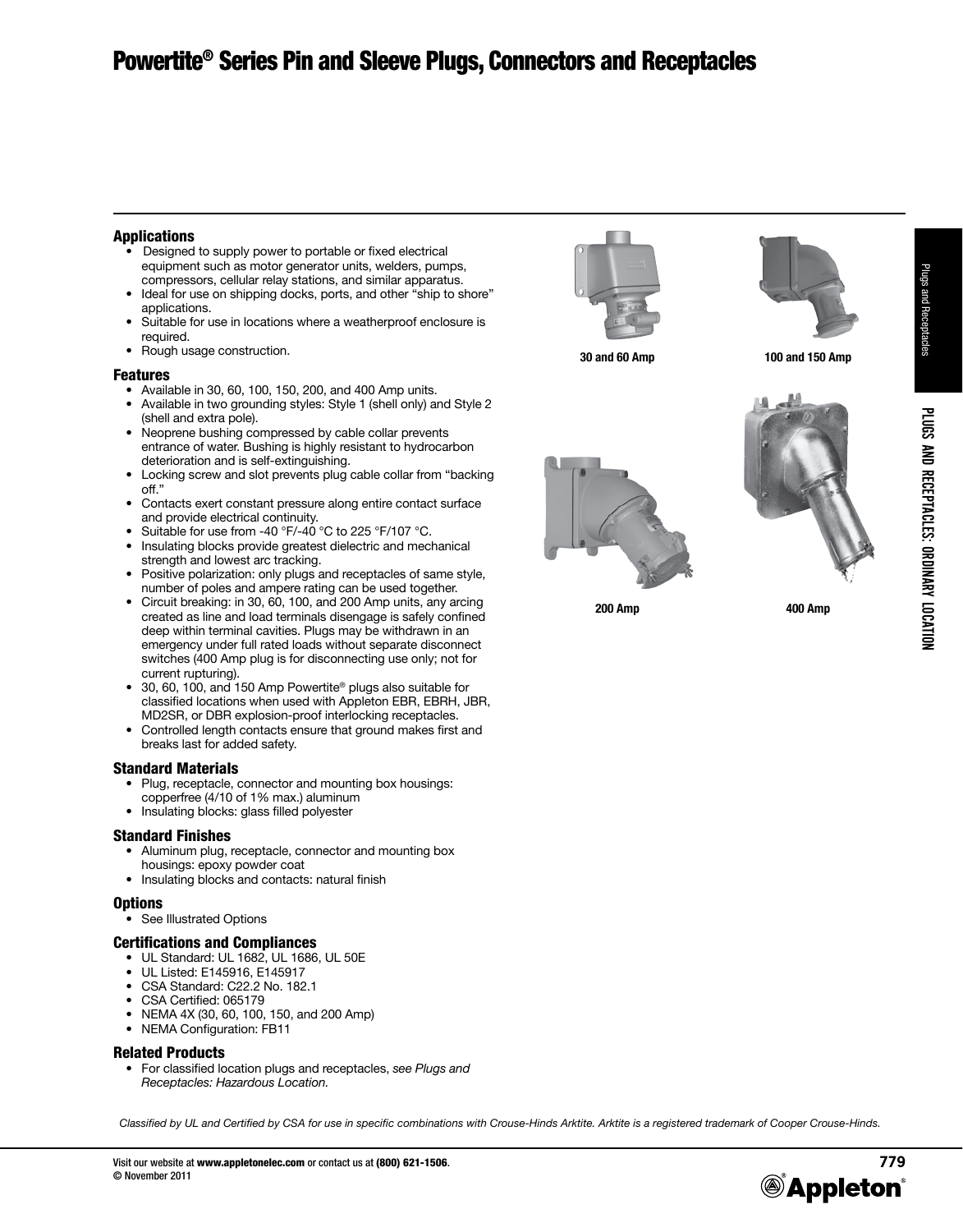# Powertite® 60 Amp Pin and Sleeve Plugs and Receptacles

600 Vac, 250 Vdc, 50-400 Hz

Pressure Wire Terminals – Wire Recess Diameter: .312". Wire Size Range: #6—#2 Building; #6—#4 Extra Flex.

*NEMA 3, 3R, 4, 4X*





| <b>Grounding</b><br><b>Style</b>     | Wire/Pole | <b>Receptacle with</b><br>AEE Mounting Box * | <b>Receptacle with</b><br>AJA Mounting Box * | <b>Hub Size</b><br>(Inches) | Receptacle<br>Only $†$ | <b>Ring Plug #</b> | <b>Metallic Clamping Nonmetallic Clamping</b><br><b>Ring Plug #</b> | <b>Plug Cable</b><br>Dia. (Inches) |
|--------------------------------------|-----------|----------------------------------------------|----------------------------------------------|-----------------------------|------------------------|--------------------|---------------------------------------------------------------------|------------------------------------|
| Style 1<br>(Shell Only)              | 2W. 2P    | ADRE6022-100                                 | ADJA6022-100                                 |                             | <b>ADR6022</b>         | <b>ACP6022BC</b>   |                                                                     | .500 to 1.250                      |
|                                      |           | ADRE6022-125                                 | ADJA6022-125                                 | $1 - 1/4$                   |                        |                    |                                                                     |                                    |
|                                      | 3W, 3P    | ADRE6033-100                                 | ADJA6033-100                                 |                             | ADR6033                | <b>ACP6033BC</b>   |                                                                     | .500 to 1.250                      |
|                                      |           | ADRE6033-125                                 | ADJA6033-125                                 | $1 - 1/4$                   |                        |                    |                                                                     |                                    |
|                                      | 4W, 4P    | ADRE6044-125                                 | ADJA6044-125                                 | $1 - 1/4$                   | <b>ADR6044</b>         | ACP6044BC          |                                                                     | .500 to 1.250                      |
|                                      |           | ADRE6044-150                                 | ADJA6044-150                                 | $1 - 1/2$                   |                        |                    |                                                                     |                                    |
| Style 2<br>(Shell and<br>Extra Pole) | 2W, 3P    | ADRE6023-100                                 | ADJA6023-100                                 |                             | ADR6023                | <b>ACP6023BC</b>   |                                                                     | .500 to 1.250                      |
|                                      |           | ADRE6023-125                                 | ADJA6023-125                                 | $1 - 1/4$                   |                        |                    |                                                                     |                                    |
|                                      | 3W, 4P    | ADRE6034-125                                 | ADJA6034-125                                 | $1 - 1/4$                   | <b>ADR6034</b>         | <b>ACP6034BC</b>   | NMACP6034BC                                                         | .500 to 1.250                      |
|                                      |           | ADRE6034-150                                 | ADJA6034-150                                 | $1 - 1/2$                   |                        |                    |                                                                     |                                    |

*Receptacles are provided with spring door and screw cap.*

*For Reverse Service, add suffix -RS to Catalog Number.*

*For Special Polarization, add suffix -P4 to Catalog Number.*

#### **Horsepower Ratings for Emergency Disconnect Under Load**

*Plug may be withdrawn in an emergency if within these maximum HP ratings. Not for normal starting and stopping.*

| <b>Phase Motor</b> | <b>Wire/Pole</b>          | 120 Vac | <b>240 Vac</b> | 480 Vac | <b>600 Vac</b> |
|--------------------|---------------------------|---------|----------------|---------|----------------|
| l-Phase            | 2W, 2P or 2W, 3P          | 3HP     | 10HP           | 20HP    | 20HP           |
| 3-Phase            | 3W, 3P; 3W, 4P; or 4W, 4P | 7-1/2HP | 15HP           | 30HP    | 30HP           |

*\* For additional mounting boxes, see Aluminum Mounting Boxes.*

*‡ Plug and receptacle combination is NEMA 4X rated when clamping ring is fully tightened on receptacle.* 

*† Receptacle is NEMA 4X rated when screw cap is closed when the receptacle is not in use.*